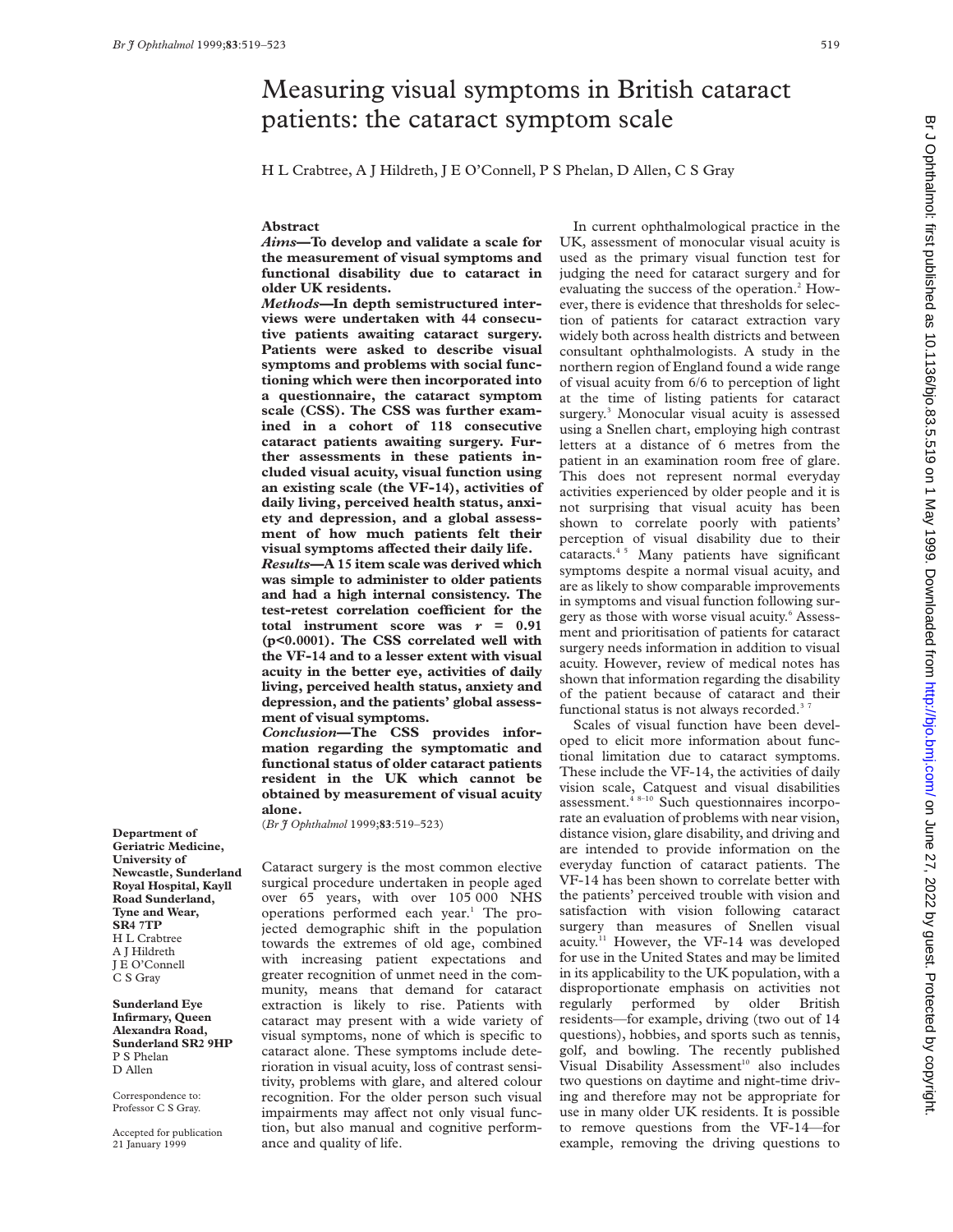form the  $VF-12^{12}$  and removing further questions to form the VF-9, but there is some evidence that this may reduce the reliability of the VF-9.<sup>13</sup> If the driving questions are excluded from the VF-14 the response rates to the VF-12 are only 25–60% in non-US populations.<sup>13</sup>

The objective of this study was therefore to develop a comprehensive instrument for routine use by primary healthcare professionals for the assessment of visual symptoms and functional impairment associated with ocular cataract in older people in the UK.

## **Method**

#### **SUBJECTS**

Consecutive patients aged 65 years and above were recruited following referral to ophthalmology services at Sunderland Eye Infirmary with a confirmed diagnosis of age related cataract. All patients were under the care of a single ophthalmologist responsible for a geographically defined population (south Tyneside) and were listed for cataract extraction (either first or second eye) performed by phacoemulsification. Patients were enrolled in the study at their first preoperative consultation between September 1997 and July 1998 following written informed consent. Ethical approval for the study was obtained from the local research ethics committees for Sunderland and South Tyneside. Cognitive function was assessed in all patients using the Mini Mental State Examination $14$  and those scoring less than 25 were excluded from the study.

DEVELOPMENT OF THE CATARACT SYMPTOM SCALE In depth semistructured interviews were undertaken in the patients' homes with the first 44 consecutive patients awaiting cataract surgery by the same researcher (HLC). The mean age of these patients was 76.6 years (SD 6.63), 82% were female and 59% were awaiting first eye surgery. The median visual acuity for the patients' better eye was 6/12, for the worse eye was 6/24, and for the eye to be operated on was 6/18. Subjects were asked to describe visual symptoms and problems with social functioning that they attributed to their cataract(s) and these were ranked by patients according to importance and severity. These symptoms were abstracted from the interviews, and those occurring most frequently were incorporated into a questionnaire to form the cataract symptom scale (CSS). A heuristic approach was adopted for refinement of the scale in order to test patient and interviewer acceptability and comprehension. No subsequent problems were reported with the final version.

The CSS is an interviewer administered 15 item questionnaire designed to be used by a wide range of healthcare professionals in which patients are asked whether they have any difficulty performing certain tasks as a result of poor vision, with or without spectacles (see appendix). These items are graded on a five point scale. Where a patient is unable to perform a task or activity for reasons other than poor eyesight, that item is excluded from the analysis. The total score is calculated as a percentage of the sum of the items scored by individual patients. For example, if a patient is unable to cross the road and negotiate the pavement because she is housebound, the total score for that patient is taken as a percentage of the remaining 13 items. A high score on the CSS indicates greater visual symptoms than a low score.

The CSS was then examined for test-retest reliability in a further cohort of 50 consecutive patients on two occasions 4 weeks apart *.* The test-retest correlation coefficient for the total instrument score was  $r = 0.91$  ( $p < 0.0001$ ).

# EVALUATION OF THE CSS

The CSS was further examined in a cohort of 118 consecutive cataract patients awaiting surgery, the first 50 of whom also participated in test-retest reliability. Visual acuity was recorded at the first hospital consultation and further assessments included the VF-14, <sup>4</sup> activities of daily living (Nottingham Extended ADL; NEADL),<sup>15</sup> perceived health status (General Health Questionnaire 28; GHQ 28),<sup>16</sup> and anxiety and depression (Hospital Anxiety and Depression Score; HAD).<sup>17</sup> Respondents were also asked for a global assessment of how much their visual symptoms affected their daily life, on a scale of  $0-5$ , ranging from  $0 =$  "no problems" to 5 = "registered blind/need eyes of others". Other than visual acuity measurement all assessments took place in the patient's own home by the same observer.

### **STATISTICS**

Initial data analysis and all other statistical analyses were performed using the Statistical Package for the Social Sciences (SPSS) for Windows Version 8. Testing of the data for normality was performed using the Kolmogorov– Smirnov test of normality. Test-retest reliability of the CSS was calculated using Spearman's rank correlation coefficient, while internal consistency was assessed using Cronbach's alpha. Comparisons between the CSS with visual acuity, VF-14, and other instruments were carried out using Spearman's rank correlation coefficient. Factor analysis was carried out using principal component extraction with Varimax rotation and Kaiser normalisation. The appropriateness of the factor analytic model was tested using the Kaiser–Meyer– Olkin measure of sampling adequacy and Bartlett's test of sphericity.

#### **Results**

#### **SUBJECTS**

A total of 201 consecutive patients were enrolled into the study and 39 (with a score of less than 25 on the MMSE) were subsequently excluded. The remaining 162 had a mean age of 78 years (SD 6.16) with 69% female (113 patients). The majority of patients (101 patients, 63%) were awaiting first eye surgery.

The median visual acuity for the patients' better eye was 6/9, for the worse eye was 6/18, and for the eye to be operated on was 6/18: 133 patients (82%) had the eye with the worse visual acuity operated on.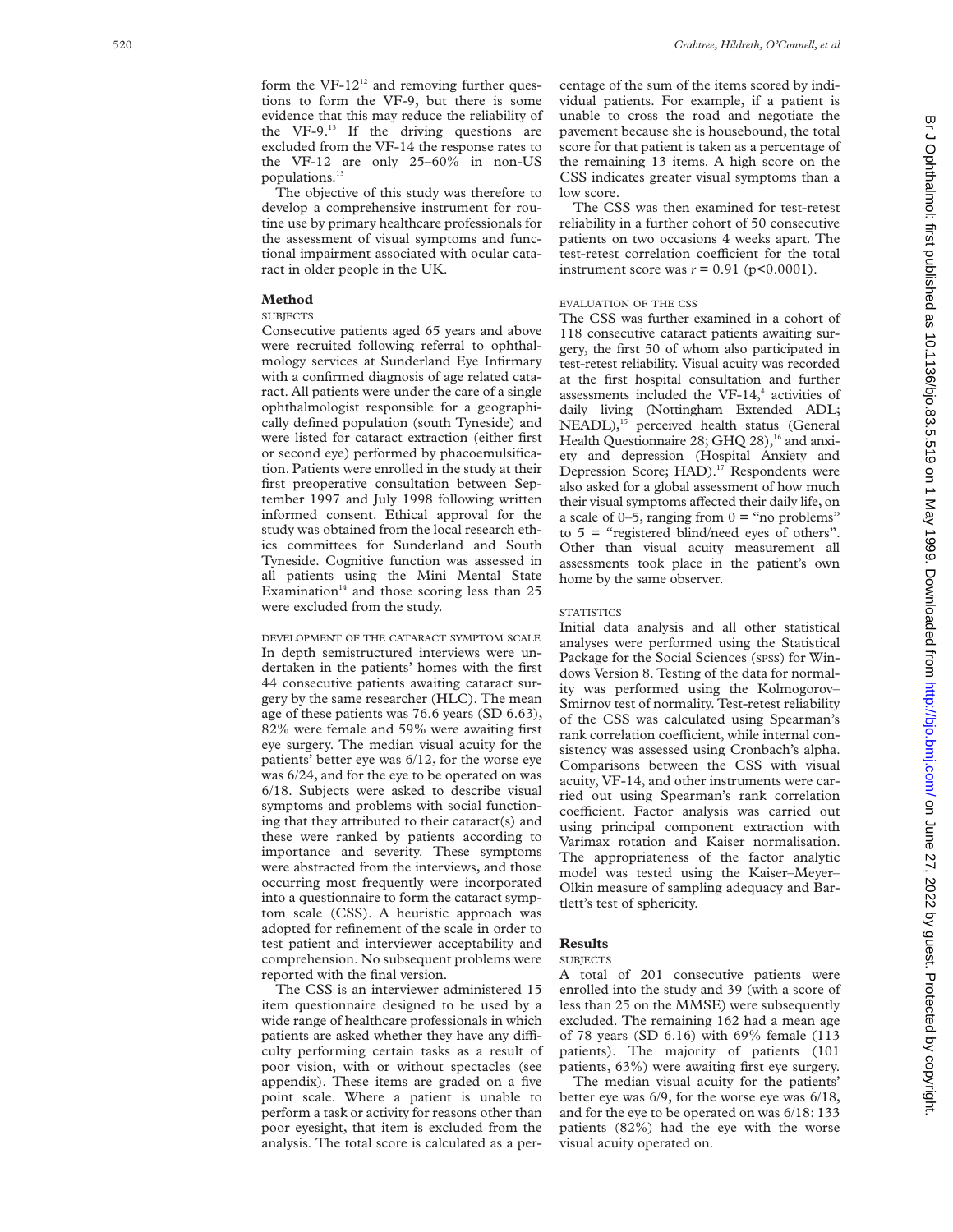*Table 1 Visual acuity of better eye, worse eye, and eye to be operated on for all patients*

|                      | Better eye | Worse eye | Eve to be<br>operated on<br>No (%) |  |
|----------------------|------------|-----------|------------------------------------|--|
| <i>Visual acuity</i> | No (%)     | No (%)    |                                    |  |
| 6/6                  | 37 (22.8)  | 6(3.7)    | 11(6.8)                            |  |
| 6/9                  | 44 (27.2)  | 21(13.0)  | 26(16.0)                           |  |
| 6/12                 | 31(19.1)   | 21(13.0)  | 28 (17.3)                          |  |
| 6/18                 | 33(20.4)   | 33(20.4)  | 31(19.1)                           |  |
| 6/24                 | 8(4.9)     | 30(18.5)  | 26(16.0)                           |  |
| 6/36                 | 4(2.5)     | 21(13.0)  | 15(9.3)                            |  |
| 6/60                 | (0)        | 12(7.4)   | 10(6.2)                            |  |
| Counting fingers,    |            |           |                                    |  |
| hand movements,      |            |           |                                    |  |
| perceives light only | 5(3.1)     | 18(11.1)  | 15(9.3)                            |  |

There was no statistically significant difference (in terms of age, sex, visual acuity, and number of patients having first eye surgery) between the scale development group and the scale evaluation group.

Table 1 provides information regarding the range of visual acuity of all patients in the study.

### CSS SCORES

The CSS was interviewer administered and all patients were able to respond and complete the scale within 5 minutes. The mean instrument score was 29% (SD 20.7), with scores ranging from 0 to 84. The median score was 26% with multiple modes at 5%, 20%, and 25%. The Kolmogorov–Smirnov test of normality was 0.96, p=0.004 indicating a non-normal distribution. One patient scored zero (male, aged 77 years, second eye surgery, visual acuity: 6/6 in aphakic eye and 6/9 in eye to be operated on).

#### RELIABILITY

As previously described, the test-retest correlation coefficient for the total instrument score was  $r = 0.91$  ( $p < 0.0001$ ); while the coefficient for individual items ranged from  $r = 0.48$  to  $r =$ 0.91, mean correlation was 0.65 ( $n = 50$ ). For the 118 patients, internal consistency of the CSS was measured by the Cronbach's alpha coefficient (alpha =  $0.88$ ).

In all, 65% of patients could complete all of the items of the CSS compared with 1.2 % for the VF-14.

#### FACTOR ANALYSIS

Principal component factor analysis was undertaken to determine the interrelations of the

#### *Table 2 Factor analysis of the CSS*

|                                       | Factor I                  | Factor II                     | Factor III               |  |
|---------------------------------------|---------------------------|-------------------------------|--------------------------|--|
|                                       | Sight related<br>mobility | Recognition<br>and perception | Hand eve<br>coordination |  |
| Getting off the pavement              | 0.82                      |                               |                          |  |
| Going down stairs                     | 0.75                      |                               |                          |  |
| Crossing the road                     | 0.69                      |                               |                          |  |
| Reading small print                   |                           | 0.83                          |                          |  |
| Reading books and newspapers          |                           | 0.80                          |                          |  |
| Seeing television subtitles/teletext  |                           | 0.72                          |                          |  |
| Seeing the numbers on a bus           |                           | 0.63                          |                          |  |
| Bright light behind to read           |                           | 0.61                          |                          |  |
| Recognising someone across the street |                           | 0.57                          |                          |  |
| Watching television                   |                           | 0.55                          |                          |  |
| Hot drinks                            |                           |                               | 0.79                     |  |
| Seeing to write                       |                           |                               | 0.51                     |  |

Principal component extraction with Varimax rotation and Kaiser normalisation.

different items. The appropriateness of the factor model was assessed by the Kaiser–Meyer– Olkin measure of sampling adequacy, which was 0.70 and by Bartlett's test of sphericity, which was 457.9. Both of these are results are satisfactory and demonstrate the legitimacy of the factor analytic procedure. Factors identified may be seen as distinct elements consisting of related symptoms that tend to occur together. For instance, patients who perceived problems negotiating pavements also tended to experience problems with going downstairs. Three factors were identified (Table 2). Three items failed to load against any of the factors namely, "recognising coins", "trouble with bright sunlight", and "blurred vision".

### *Correlations—visual acuity, visual function, health, and psychological status*

The results (total score) for the CSS  $(n = 118)$ were compared with results obtained from Snellen visual acuity in the better eye  $r = 0.52$ , worse eye  $r = 0.33$ , operated eye  $r = 0.25$ . For the remaining test battery, correlations were obtained with the VF-14 (visual function)  $r =$ −0.83, the NEADL (activities of daily living) *r*  $= 0.52$ , the GHQ (perceived health status)  $r =$ 0.43, and HAD (anxiety and depression)  $r =$ 0.46. For the patient's global assessment of visual symptoms, a correlation of  $r = 0.64$  was obtained.

## **Discussion**

There is increasing awareness of the difficulties and limitations in assessing patients for cataract surgery based on visual acuity data alone. While it is recognised that greatest importance should be placed on the amount the cataract interferes with a patient's functional ability and quality of life, objective measures need to be developed as an adjunct to visual acuity in preoperative assessment. Although measures of glare and contrast sensitivity have been developed, at present there are no standardised measures available and they are not routinely used in clinical practice.18 Scales of visual function have already been produced in the USA, but these are not utilised in clinical practice in the UK. A major limitation of existing scales is that they are not wholly appropriate to a UK population, where both sociodemographic factors and other pre-existing medical problems may influence the applicability of some of the items. In a recent study in which the VF-14 was adapted for use in cataract patients in Canada, Denmark, and Spain, only 19% of the total non-US sample of patients responded to all 14 items in the questionnaire.<sup>13</sup> In the present study, only 1.2% of our patients could answer all 14 questions of the VF-14. Much of this difference can be attributed to the fact that many had not previously driven a car and did not participate in hobbies such as tennis, bowls, and golf. Although the VF-14 could have been adapted for use in our population we specifically sought to develop a scale from patients' perceptions of their own problems. Six of the CSS items are similar to items in the VF-14; however, the remaining nine items  $(60\%)$  differ in content from the VF-14, but examine similar aspects of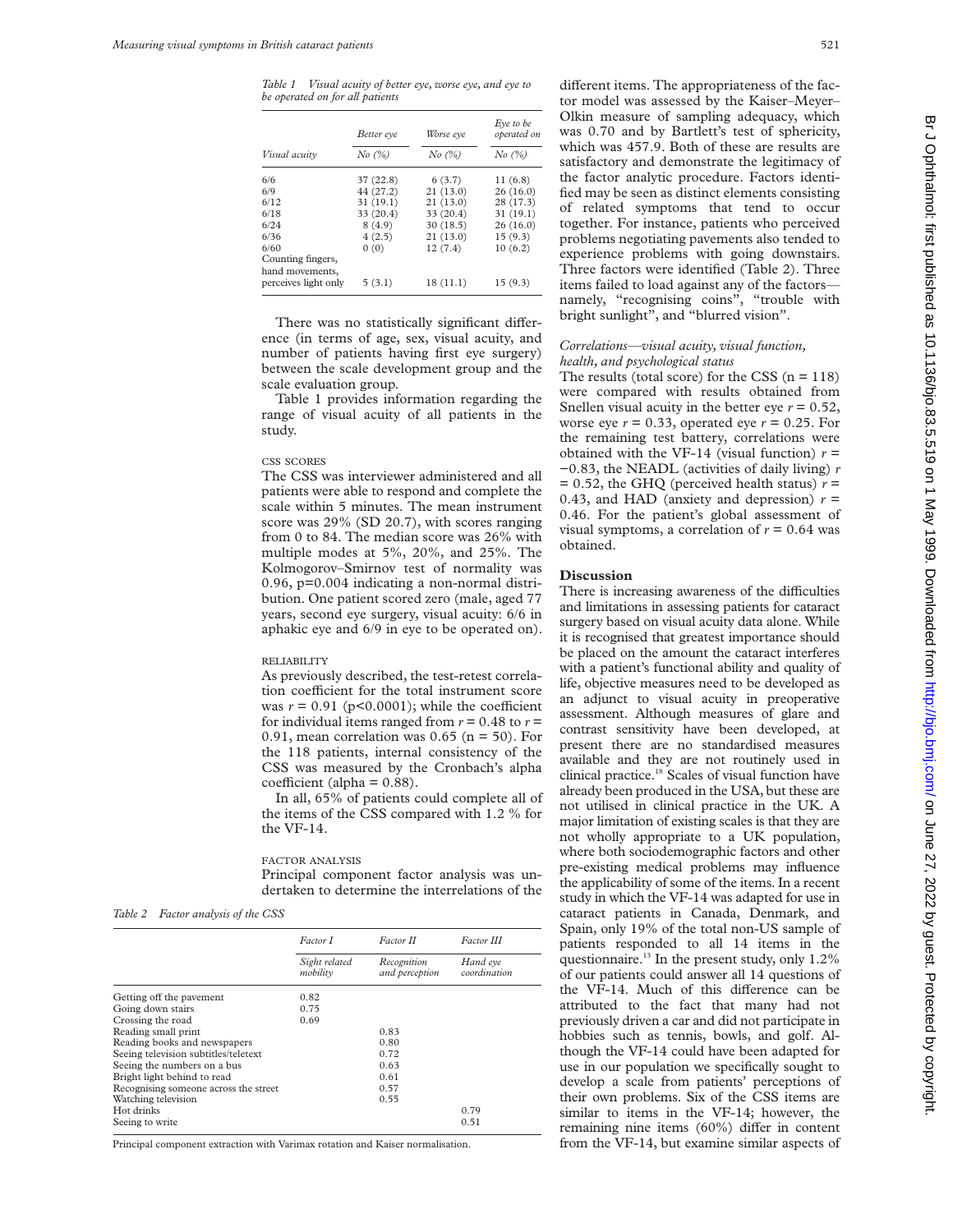visual disability. Using our method of identifying problems with everyday function in cataract patients awaiting surgery we have achieved a scale appropriate to an older UK population. Inevitably some patients will not be able to answer all of the questions in the CSS—for example, those who are housebound for reasons other than visual problems cannot answer questions related to outdoor activities.

We have demonstrated a correlation between the CSS and other measures of functional ability (NEADL), perceived health status (GHQ), and also with patients' own perceptions of how much their visual problems affect their everyday life. This suggests that the CSS is able to identify those patients with significant disability and handicap secondary to their cataracts. Determinants of the need for cataract surgery should include overall functional ability, general health, and patient perceptions, and it is therefore relevant that we have demonstrated a correlation between measures of these variables and the CSS.

We also found a correlation between the CSS and visual acuity in the better eye (as visual acuity decreases the CSS score increases), but not with visual acuity in the eye to be operated on or in the worse eye. Similar findings were observed in studies of the VF-14 suggesting that the ability of a patient to perform sight dependent activities is determined more by vision in the better eye than the worse affected eye.<sup>4</sup>

On the basis of the semistructured interviews we found that the items which patients complained of could be grouped into three main categories, confirmed by subsequent factor analysis. These are (1) sight related mobility, (2) recognition and perception, and (3) hand eye coordination. This implies that the CSS measures areas of functional importance to patients.

As the CSS is a scale for patients with visual impairment it is by necessity interviewer administered. The CSS consists of 15 questions, is easy to administer, and takes only a few minutes to complete. The CSS provides information regarding the symptomatic and functional status of the cataract patient, which will not be recognised by the measurement of visual acuity alone. This information could be used to assist healthcare professionals in identifying clinical need for cataract surgery in older people and hence in prioritisation of access to ophthalmology services. The fact that one of our patients had no perceived visual problems and hence scored zero on the CSS suggests a wide variation in current practice. We propose in a longitudinal study of patients undergoing cataract surgery to identify factors that may be of value in predicting outcome from surgery and thereby developing an algorithm for the preoperative assessment of older patients.

Given the demographic changes in the elderly population and the increase in demand for surgery at the extreme of old age we sought to develop a scale specifically for older people. Consequently the CSS may not be applicable to patients under 65 years of age, although in this group the need for surgery may be much more evident. Irrespective of age, where cataract symptoms threaten driving or employment the CSS may not be wholly appropriate. In our study only 4% of patients had difficulty driving due to cataracts. The suitability of the scale to those patients under 65 years would need to be assessed in a further study.

The CSS was developed in a cohort of older people living in the north east of England and therefore further work is needed to confirm its general applicability to the UK population. In addition, it will be necessary to determine whether the CSS is responsive to changes in visual symptoms and functional status following cataract surgery.

This study was supported by a grant from Northern and Yorkshire NHS Research and Development Directorate. We are grateful to the patients of South Tyneside for their participation in the study and we thank Julie Brown for help in data collection.

Conflict of interests: None.

- 1 Courtney P. The national cataract survey: I. Methods and descriptive features. *Eye* 1992; **6**:487–92.
- 2 Hart PM, Chakravarthy U, Stevenson MR. Questionnairebased survey on the importance of quality of life measures in ophthalmic practice. *Eye* 1998;**12**:124–6.
- 3 Mordue A, Parkin DW, Baxter C, *et al*. Thresholds for treatment in cataract surgery. *J Public Health Med* 1994;**16** : 393–8.
- 4 Steinberg EP, Tielsch JM, Schein OD, *et al*. The VF-14. An index of functional impairment in patients with cataract. *Arch Ophthalmol* 1994;**112**:630–8.
- 5 Abrahamsson M, Carlsson B, Törnqvist M,*et al*. Changes of visual function and visual ability in daily life following cataract surgery. *Acta Ophthalmol Scand* 1996;**74**:69–73.
- 6 Schein OD, Steinberg EP, Cassard SD, *et al*. Predictors of outcome in patients who underwent cataract surgery. *Ophthalmology* 1995;**102**:817–23.
- 7 Lee PP, Hilborne L, McDonald L, *et al*. Documentation patterns before cataract surgery at ten academic centers. *Ophthalmology* 1996;**130**:1179–83.
- 8 Mangione CM, Phillips RS, Seddon JM, *et al*. Development of the 'activities of daily vision scale'. A measure of visualfunctional status. *Med Care* 1992;**30**:1111–26.
- 9 Lundström M, Roos P, Jensen S, *et al*. Catquest questionnaire for use in cataract surgery care: description, validity<br>and reliability. *J Cataract Refract Surg* 1997;23:1226-36.
- 10 Pesudovs K, Coster DJ. An instrument for the assessment of subjective visual disability in cataract patients. *Br J Ophthalmol* 1998:**82**:617–24.
- 11 Steinberg ER, Tielsch JM, Schein OD, *et al*. National study of cataract surgery outcomes. Variation in 4 month postoperative outcomes as reflected in multiple outcome measures. *Ophthalmology*. 1994;**101**:1131–41.
- 12 Tielsch JM, Steinberg ER, Cassard SD, *et al*. Preoperative functional expectations and postoperative outcomes among patients undergoing first eye cataract surgery. *Arch Ophthalmol* 1995:**113**:1312–18.
- 13 Alonso J, Espallargues M, Andersen TF, *et al*. International applicability of the VF-14. An index of visual function in patients with cataracts. *Ophthalmology* 1997;**104**:799–807.
- 14 Folstein MF, Folstein SE McHugh PR. "Mini-mental state". A practical method for grading the cognitive state of patients for the clinician. *J Psychiat Res* 1975;**12**:189–98.
- 15 Nouri FM, Lincoln NB. An extended activities of daily living scale for stroke patients. *Clin Rehab* 1987;**1**:301–5. 16 Goldberg DP, Hillier VF. A scaled version of the general
- 
- health questionnaire. Psychol Med 1979;9:139-45.<br>17 Zigmond AS, Snaith RP. The hospital anxiety and<br>depression scale. Acta Psychiatr Scand 1983;67:361-70.<br>18 Cataract Management Guideline Panel. Management of
- *functional impairment due to cataract in adults. Guideline report number 4.* Rockville, MD. US Department of Health and Human Services, Public Health Service, Agency for Health Care Policy and Research. AHCPR Pub No 93–0541, 1993:28–31.